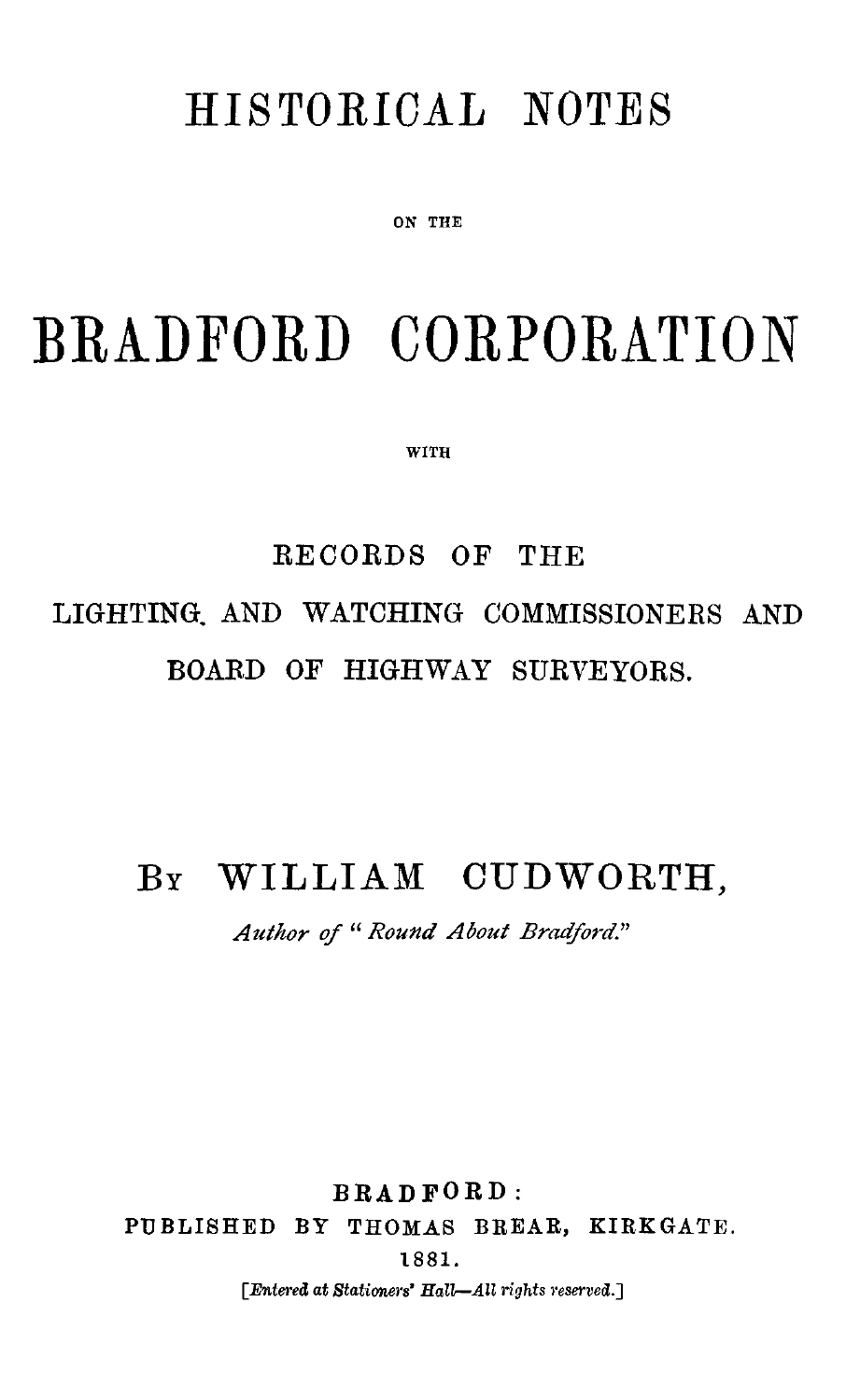### PREFACE,

The publication of this volume seemed to be called for because the matter which it contains has not hitherto been accessible in a permanent form. Bradford has passed through such marvellous stages of development that the history of its governing body is of great importance ; hence my desire to place the main outlines of that history upon record.

In no sense, however, can this effort be regarded as exhaustive ; the endeavour has been to present an epitome of corporate work rather than an elaborated history. The information I am enabled to give has been compiled from various sources. The books of the Corporation, comprising the early records handed over by the Lighting and Watching Commissioners and the Board of Highway Surveyors, have been placed at my disposal by Mr. McGowen, the Town Clerk. The Municipal Year Book, originated and for some years compiled by the late Alderman Joseph Farrar, has supplied some information, and I have had the privilege of making use of Corporation documents left by him. It may be that in dealing with so many facts and figures inaccuracies have crept in, but no pains have been spared to avoid them. I may add, that in order to preserve some degree of continuity where it appeared desirable to conclude the narrative of any particular event, it has been necessary to depart occasionally from strict chronological arrangement.

Having a high regard for men who have assisted in raising Bradford from a place of comparative insignificance to its present high position among the municipal towns of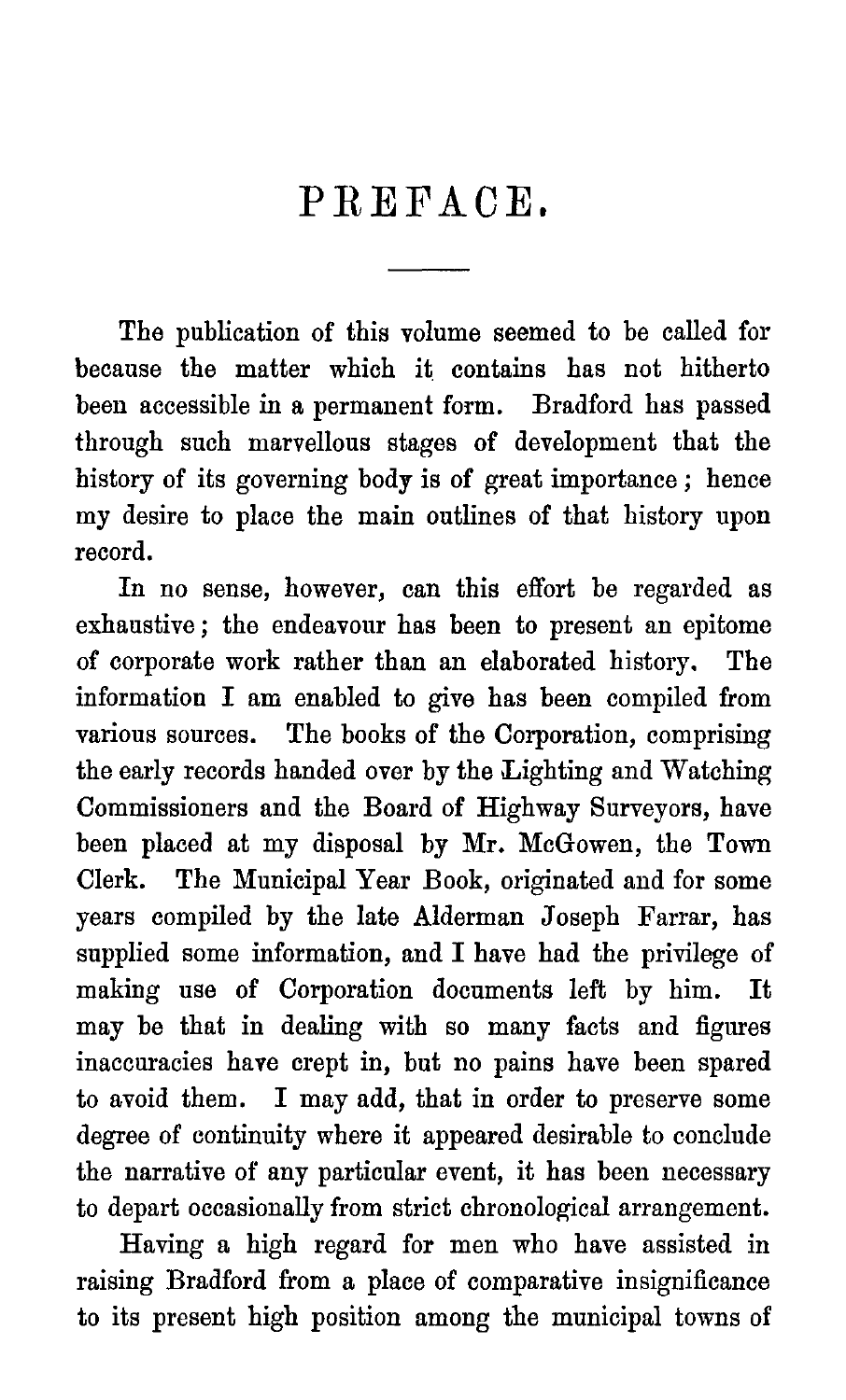iv. PREFACE.<br> **England, I have added brief notices**<br>
especially associated with the pub<br>
these "Notes." In numerous case England, I have added brief notices of many who have been especially associated with the public bodies referred to in these " Notes." In numerous cases I have been successful in securing portraits, and I should have been glad if the collection were even more complete.

In every instance the artistic work has been done by Bradford artists. To Messrs. Appleton & Co. and Mr. A. Sachs, of Bradford, I am indebted for the photographic portraits of Mayors which embellish the volume, and which have been excellently reproduced by the Woodburytype process ; Mr. John Sowden, the late Mr. Regester, Mr. Arthur North, Mr. McArthur, Mr. John Thornton, and Mr. T. T. Empsall, junior, have supplied the sketches for the electrotype illustrations ; and I am indebted to Mr. William Scruton for two interesting views. Mr. Abraham Holroyd, of Eldwick, voluntarily offered me the use of the woodcut depicting Bradford as it was, and the steel plate showing the town as it now is; and these I thankfully accepted. For permission to reproduce the beautiful plan showing the area covered by the waterworks scheme of the Corporation I am indebted to the courtesy of Mr. A. R. Binnie, C.E., and of other corporate officials.

Mr. W. G. Hird, of Bradford, kindly undertook the difficult work of indexing the many items contained in the volume ; and in its completed form the Author trusts that it may be found a not unimportant contribution to the history of his native town.

*October, 1881 .*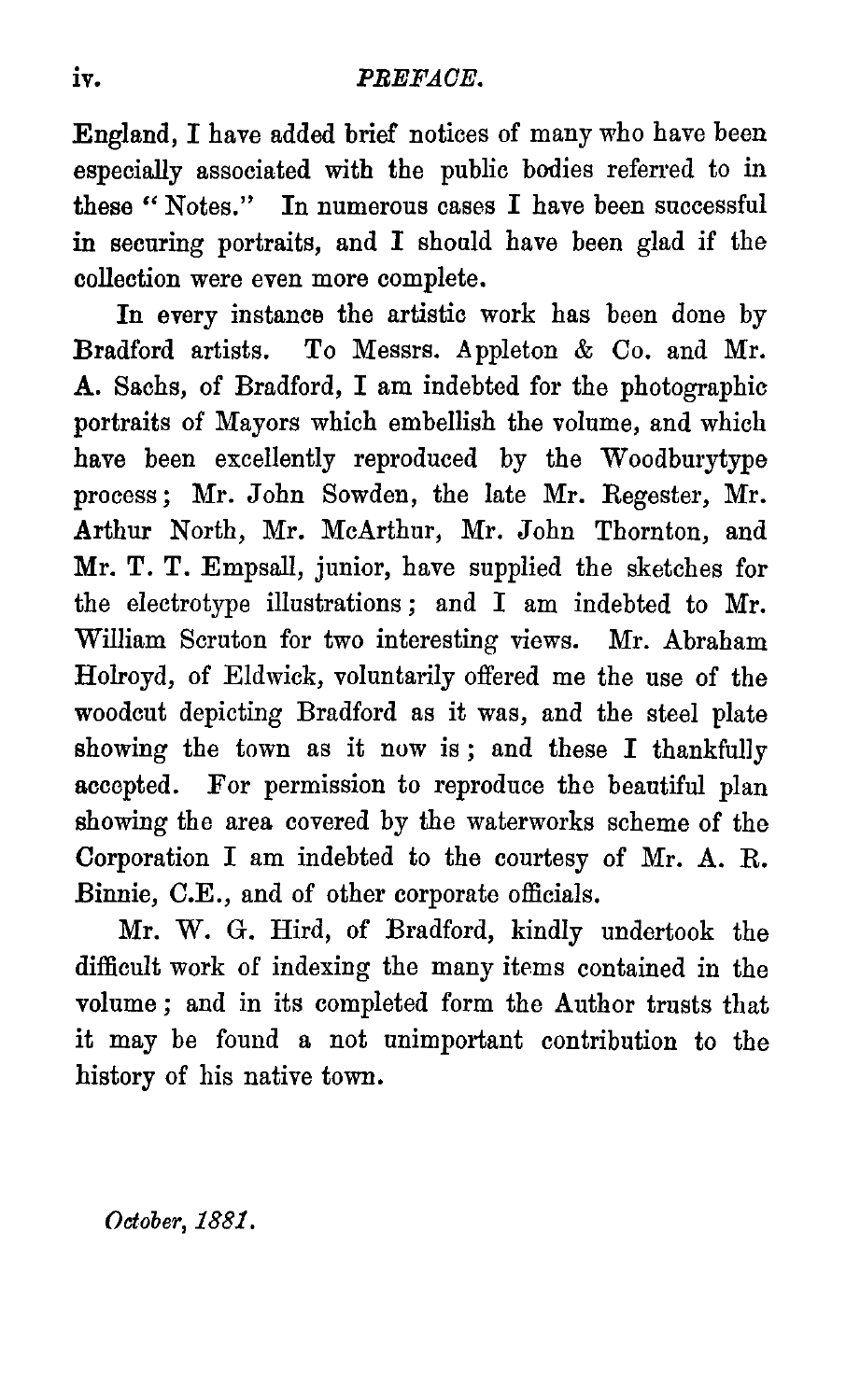## HISTORICAL NOTES.

#### INTRODUCTORY,

In the compilation of the earlier portion of the following records, the author has been indebted almost entirely to the information contained in the manuscript volumes preserved at the Bradford Parish Church. Valuable as these records the Bradford Parish Church. undoubtedly are, the merest scraps of information, with no regard to continuity, are all that are obtainable from them, a circumstance the more marked when placed in contrast with the voluminous records of the present day. In one volume, commenced in the year 1687 and concluded in 1825, the proceedings of the overseers of the poor are mixed up with minutes referring to Church matters, instructions to the two surveyors of the town, and entries of the appointment of constables. Even from the meagre debtor and creditor accounts which the overseers or the highway surveyors of the past vouchsafed to their constituents, and with which it would appear they were satisfied, we are able, however, to draw comparisons invaluable for reference, and the information is such as cannot be obtained elsewhere.

Coming forward to the beginning of the present century, a more ample supply of material is available in the records commenced by the Lighting and Watching Commissioners, instituted by the Act of 1803 ; and in the year 1843 the Board of Highway Surveyors, appointed under the Highway Act of 1835, came into existence, thus supplanting the two surveyors elected yearly by the vestry. From the year 1847, the period of incorporation, the material at hand is of course ample, but for obvious reasons we have culled only those items which presented features of interest.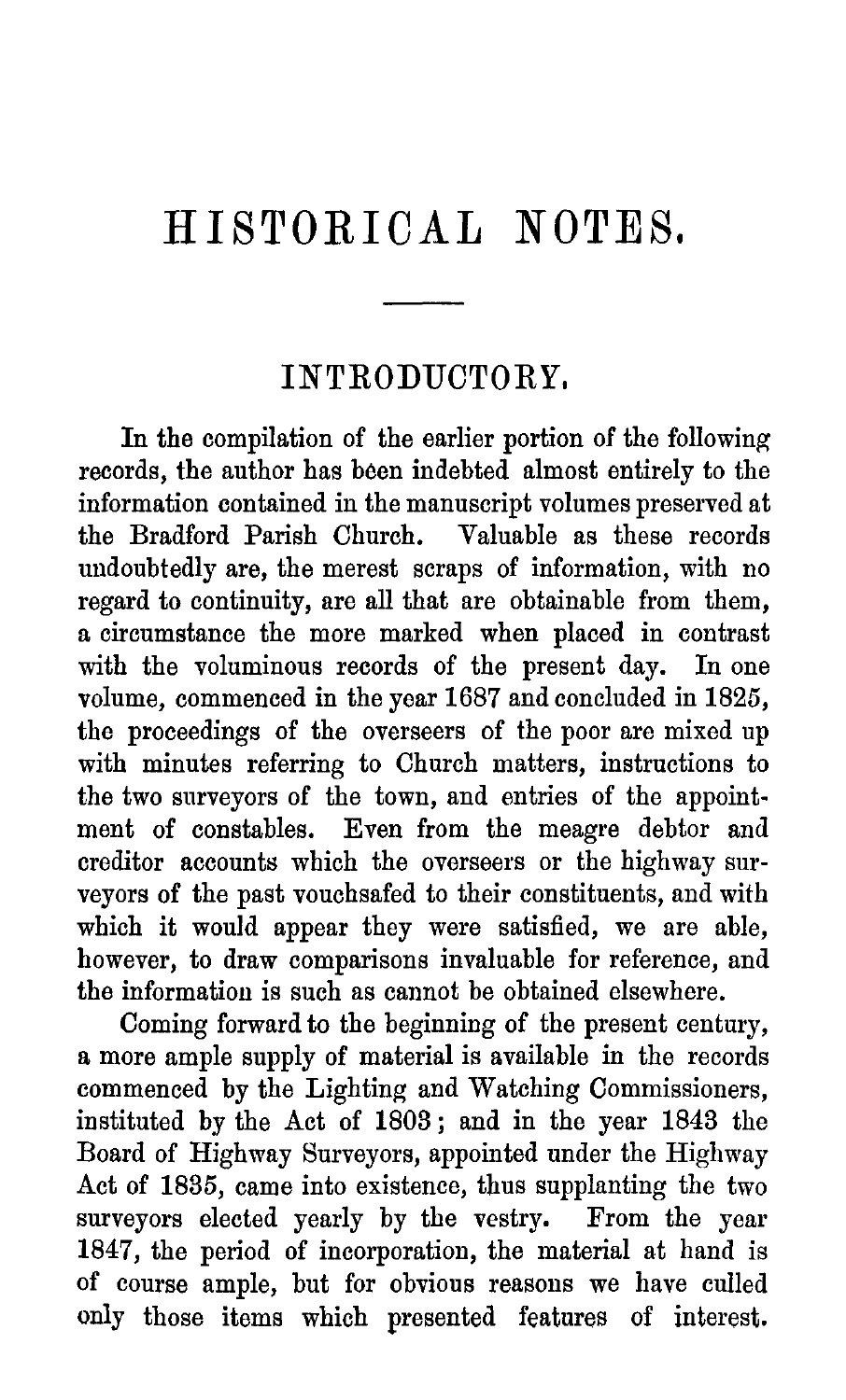2 HISTORICAL NOTES.<br>
Many of the entries even in the Corporat<br>
matters of detail not here alluded to. O Many of the entries even in the Corporation books refer to matters of detail not here alluded to. Other references are often so slight that they but give the cue to events of more general interest, and in such cases we have made up the deficiency from other sources. The documents left by both the Commissioners and Highway Surveyors are now invaluable to their successors, the Corporation, containing, as they do, a record of the periods when various streets were " declared," i.e., taken in hand by the authorities, and maintained as public highways. The books preserved at the Parish Church and the Town Hall are in excellent keeping, but it is to be regretted that the documents at the latter place are unclassified. With all deference to this method of treating past records of the town, we cannot refrain from suggesting that the cumbrous mass of documentary material should undergo a thorough overhauling, and that a complete classification be made of those books and documents which are worthy of preservation.

In dealing with the period embraced in the century preceding the election of the Commissioners in 1803, we are almost by the force of circumstances obliged to notice matters not strictly appertaining to the management of the highways, if indeed the term "management" be not a misnomer, where so little was attempted by the town's authorities, and everybody did pretty much as they pleased. The vestry was the ruling authority, and was chary of spending money, being generally disposed towards the principle which has, since its day, been regarded as "economy," namely, expending as little as possible upon whatever object.

The first complete entry upon poor's account, for the year 1688, refers to the accounts of William Dixon, one of the overseers for the "west end of Bradford," and of William Webster, overseer for the " east end," or Kirkgate and Barkerend, showing that for the west end the contributions towards the maintenance of the poor amounted to £118 9s. 2d., and for the east end to  $\hat{E}78$  10s. 6d., or a total of £196 19s. 8d. The above accounts were examined and passed in vestry meeting by Thos, Ledgard, Abm.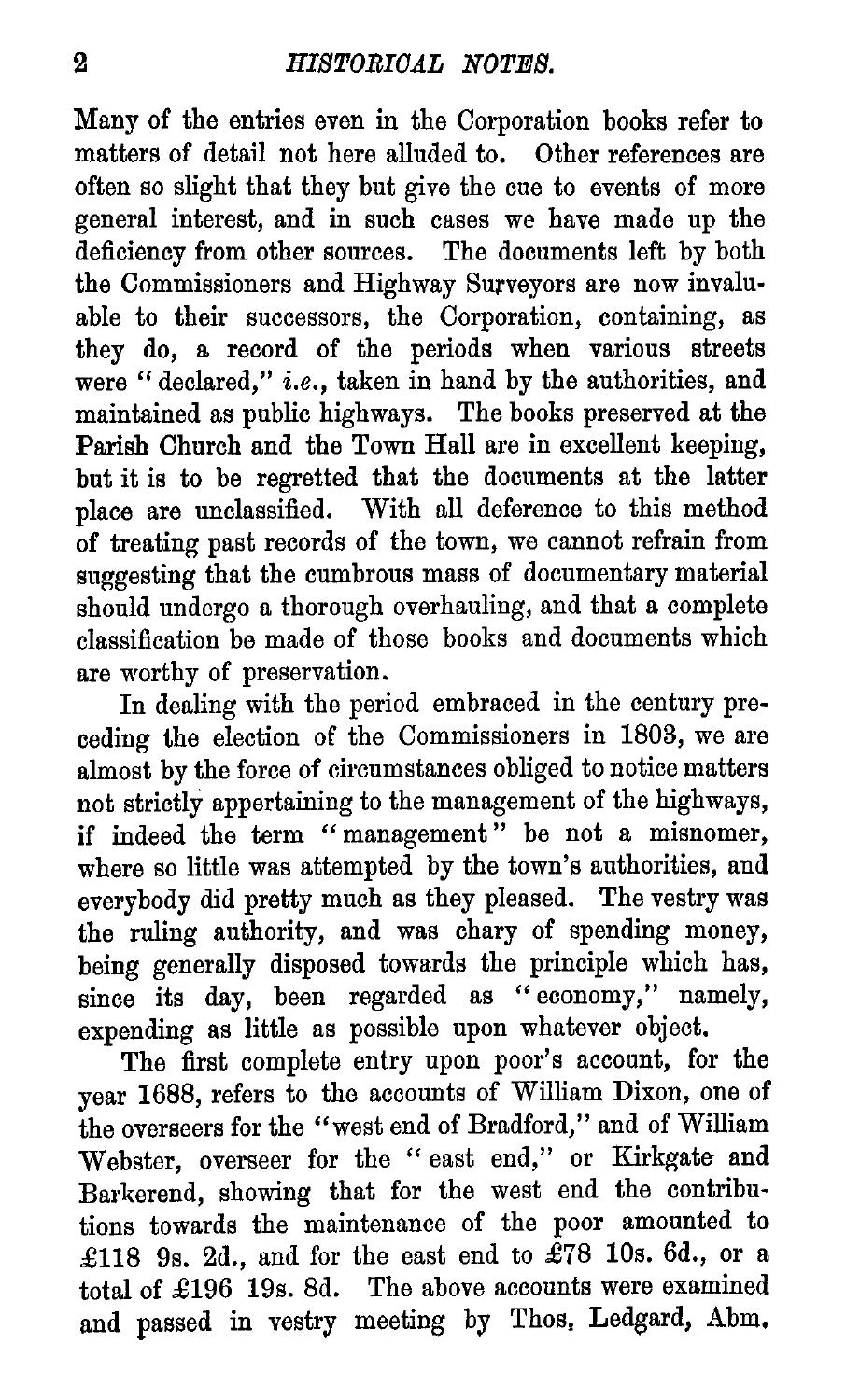*HISTORICAL NOTES.* 3<br>
kinson, James Denham, Matthew Stead,<br>
d Thos. Hodgson. Balme, David Parkinson, James Denham, Matthew Stead, Thos. Walker, and Thos. Hodgson.

With little variation the same form of account appears year by year, except that some overseers were more exact than others in explaining items comprising the " sundries." Thus : Thos. Hodgson returns " By loss for Will. Rawson coalmine being unpaid, £01 02s. 0d. ; Henry Hoppey,\* for poor's rents; by Jeremy Bower being oversessed, **£00 01s. 6d.;"** "received of Rich. Shepherd, one year's rent of the Black Abbey land," &c.



Failing any existing description of the appearance of Bradford about this period, the accompanying block plan of

\* The Henry Hoppey referred to was usher at the Free Grammar School adjoining the Parish Church, and for many years kept the churchwardens' accounts, which are most ample in detail, but which supply no information in regard to the subject with which we are concerned. He resided at the house which formerly stood at the end of Broadstones. The bridge near to his house was known as Hoppey Bridge for long afterwards. After thirty-seven years' faithful service as usher he resigned in 1707, and was presented by the governors of the school with a gratuity of  $£5$ , "in testimony of his having for so many years acquitted and behaved himself in his office."